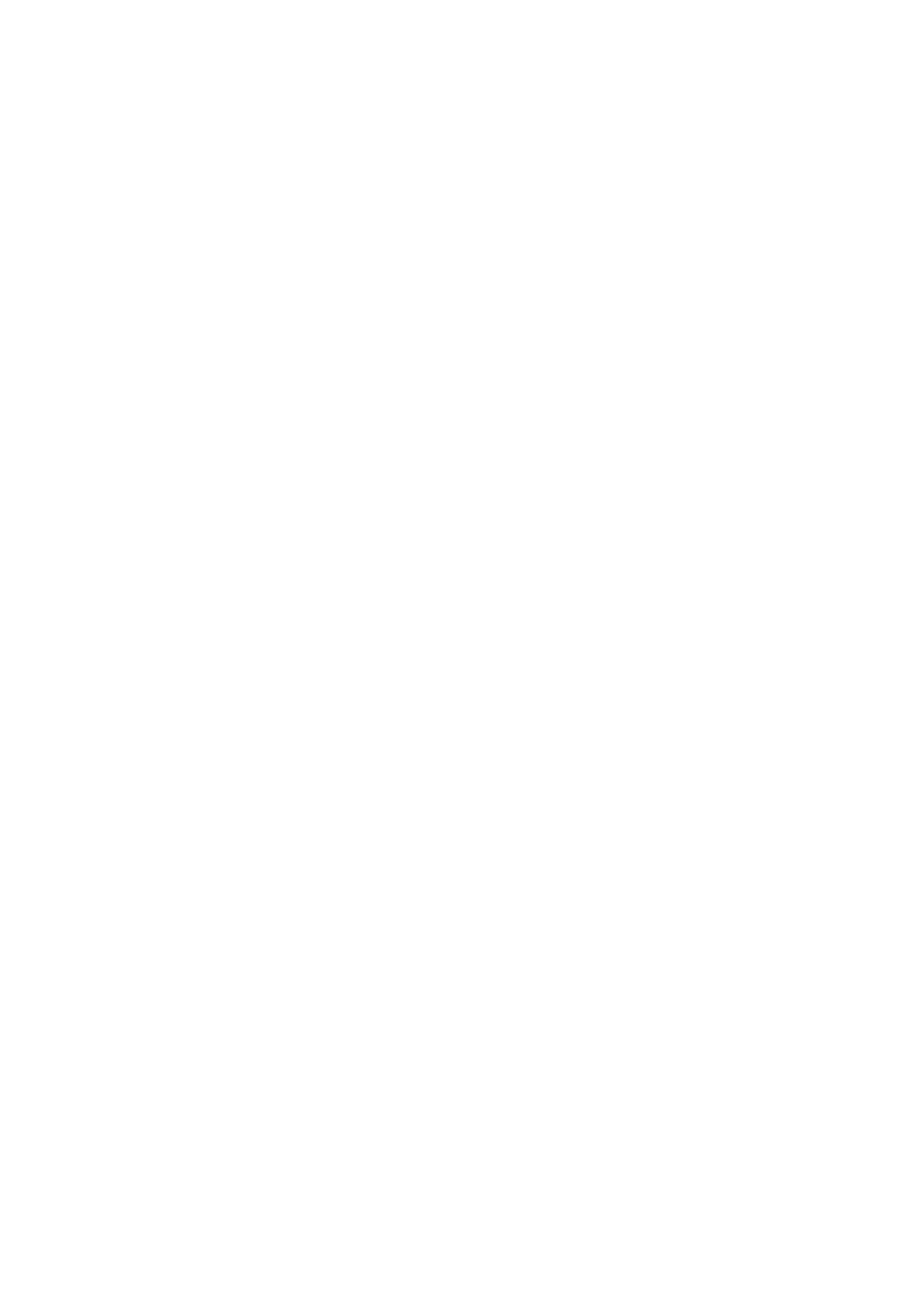**I N S A L A T E – S A L A D S**

# **MOZZARELLA DI BUFALA, POMODORI CUORE DI BUE E BASILICO**

*BUFFALO MOZZARELLA CHEESE, CUORE DI BUE TOMATOES AND BASIL 28*

# **QUINOA, AVOCADO, LAMPONI E VERDURE IN AGRODOLCE**

*QUINOA, AVOCADO, RASPBERRIES AND SWEET-AND-SOUR VEGETABLES 28*

# **CUOR DI LATTUGA, CROSTINI, PETTO DI POLLO, PARMIGIANO E SALSA FRANCESE\*\***

*LETTUCE, CROUTONS, CHICKEN BREAST, PARMESAN CHEESE AND FRENCH SAUCE\*\* 28*

# **FAGIOLINI, PATATE, UOVA SODE, TONNO SOTT'OLIO E FRESELLA AL FINOCCHIETTO**

*GREEN BEANS, POTATOES, HARD BOILED EGGS, TUNA AND WILD FENNEL FRESELLA BREAD*

*28*

# **ICEBERG, RUCOLA, FETA,**

## **DATTERINI ROSSI, OLIVE NERE, CETRIOLO E CIPOLLA ROSSA**

*ICEBERG SALAD, ROCKET, FETA CHEESE CHERRY TOMATOES, BLACK OLIVES, CUCUMBER AND RED ONION*

*28*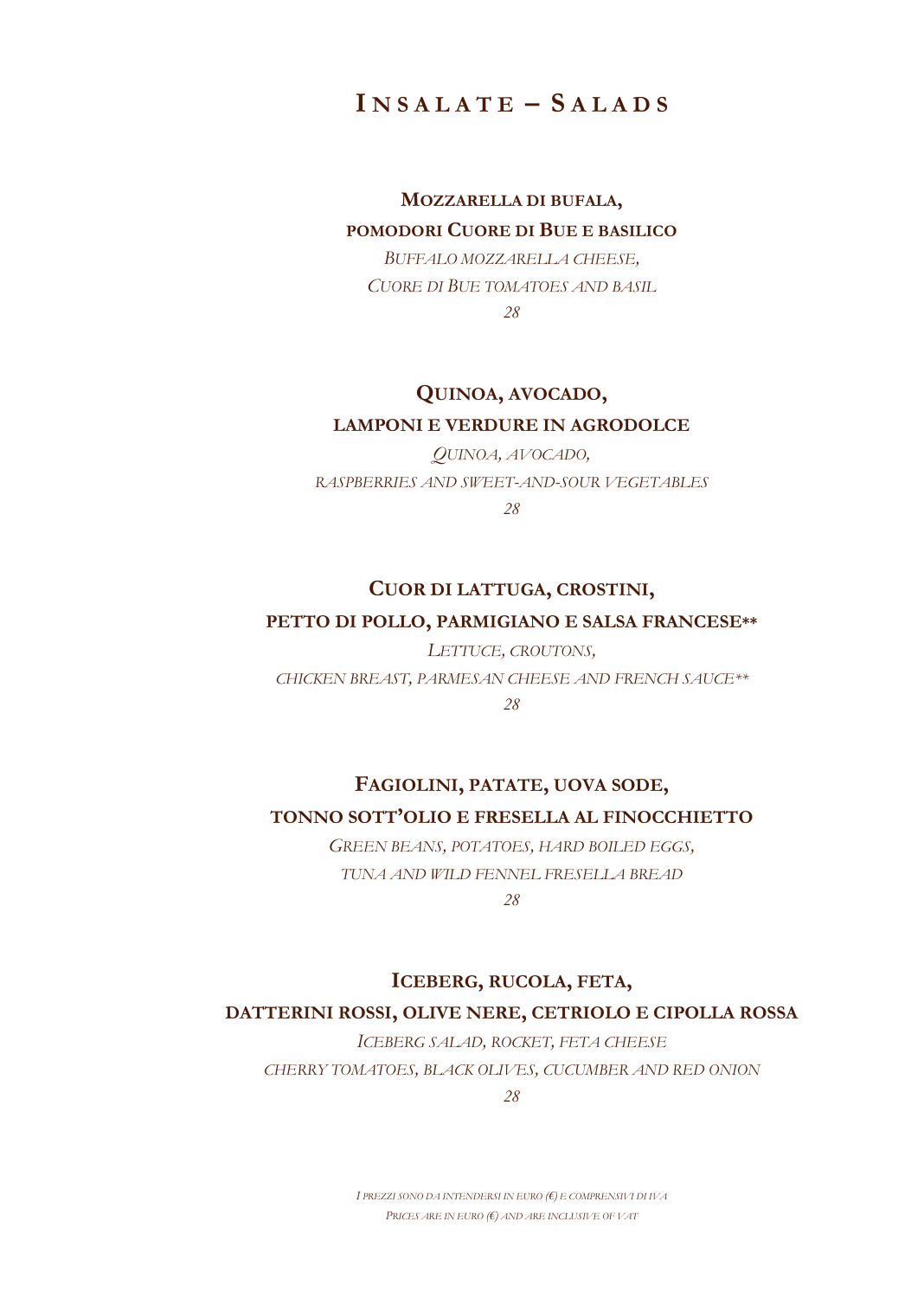# **P I Z Z E**

#### **MARGHERITA**

## **FIOR DI LATTE DI MASSA LUBRENSE, POMODORI PELATI SAN MARZANO, BASILICO E PARMIGIANO REGGIANO**

*FIOR DI LATTE CHEESE, SAN MARZANO TOMATOES,*

*BASIL AND PARMESAN CHEESE*

*18*

### **MARINARA**

# **POMODORI PELATI SAN MARZANO, ACCIUGHE DEL CANTABRICO,**

### **AGLIO ROSSO E ORIGANO**

*SAN MARZANO TOMATOES, ANCHOVIES FROM CANTABRIAN SEA, RED GARLIC AND OREGANO*

*15*

#### **CALZONE AL FORNO**

# **RICOTTA VACCINA, FIOR DI LATTE DI MASSA LUBRENSE,**

#### **SALAME NOSTRANO E PEPE NERO**

*PIZZA STUFFED WITH COW RICOTTA CHEESE, FIOR DI LATTE CHEESE, LOCAL SALAMI AND BLACK PEPPER*

*22*

#### **REGINA CAMPANA**

#### **PASSATO DI DATTERINI GIALLI, MOZZARELLA DI BUFALA E SALSA AL BASILICO**

*YELLOW TOMATOES SAUCE, BUFFALO MOZZARELLA CHEESE AND BASIL SAUCE 22*

#### **PAESTUM**

#### **CREMA DI CARCIOFI, FIOR DI LATTE DI MASSA LUBRENSE,**

**NOCI, CACIOCAVALLO E PANCETTA STECCATA**

*ARTICHOKES CREAM, FIOR DI LATTE CHEESE,*

*WALNUTS, CACIOCAVALLO CHEESE AND BACON*

*22*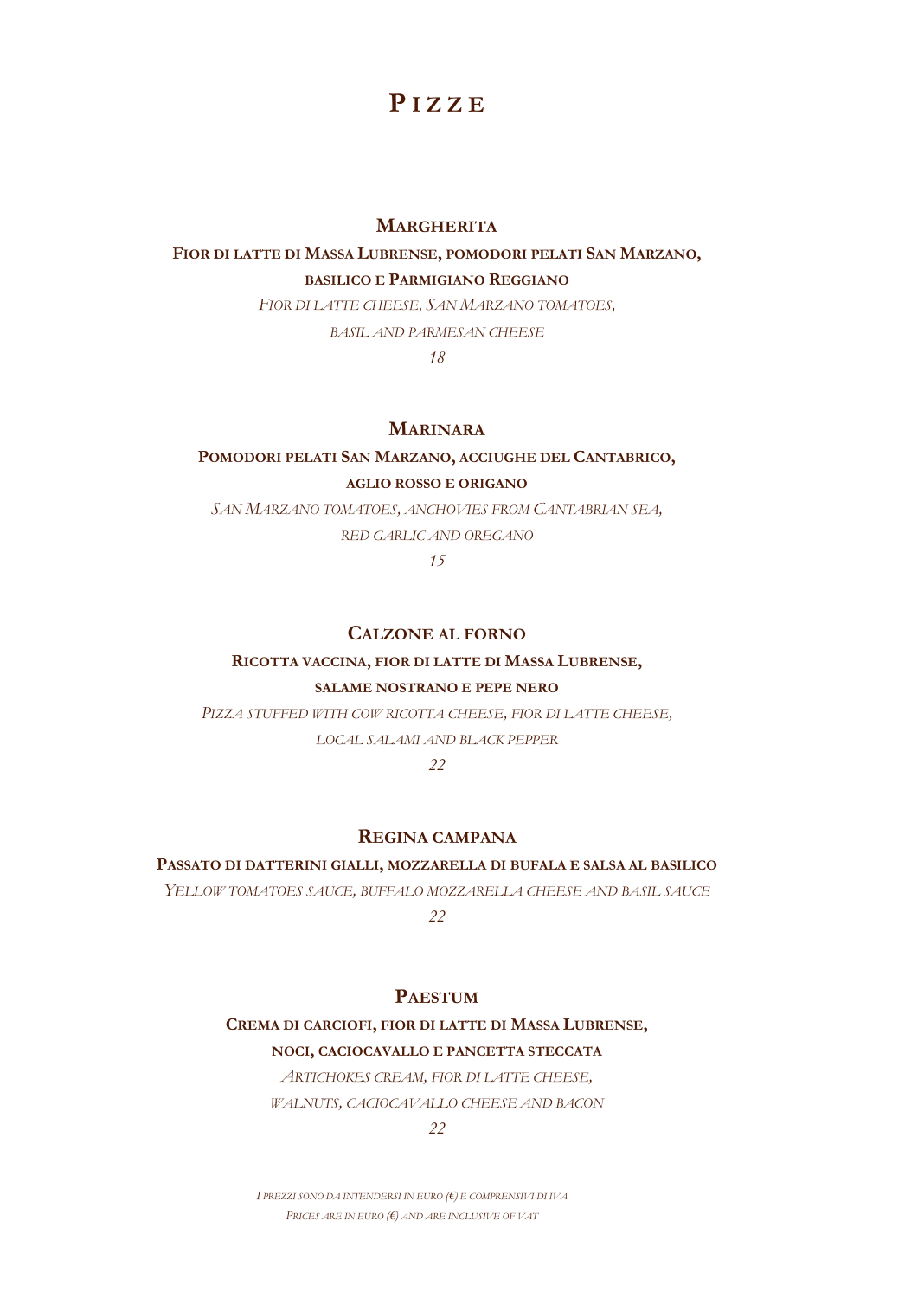# **P I Z Z E**

#### **RUOTINO CELENTANO**

#### **PASSATO DI POMODORO SAN MARZANO, CACIO RICOTTA E BASILICO**

*SAN MARZANO TOMATOES, CACIO-RICOTTA CHEESE AND BASIL*

*22*

### **MONTE SOLARO**

#### **FIOR DI LATTE DI MASSA LUBRENSE, PEPERONI**

#### **MELANZANE E BASILICO**

*FIOR DI LATTE CHEESE BELL PEPPERS, EGGPLANTS AND BASIL 22*

### **VILLA LYSIS**

# **FIOR DI LATTE DI MASSA LUBRENSE, POMODORINI, RUCOLA, PROSCIUTTO CRUDO SAN DANIELE E SCAGLIE DI PARMIGIANO**

*FIOR DI LATTE CHEESE, CHERRY TOMATOES, ROCKET, PARMA HAM AND PARMESAN SHAVES*

### *22*

#### **GOLOSA**

#### **MORTADELLA, PROVOLA, RICOTTA AFFUMICATA E PISTACCHI**

*MORTADELLA, PROVOLA CHEESE, SMOKED RICOTTA CHEESE AND PISTACHIOS*

*22*

### **MAMMOLE FRITTE**

#### **NUTELLA E ZUCCHERO A VELO**

*NUTELLA AND ICING SUGAR*

*15*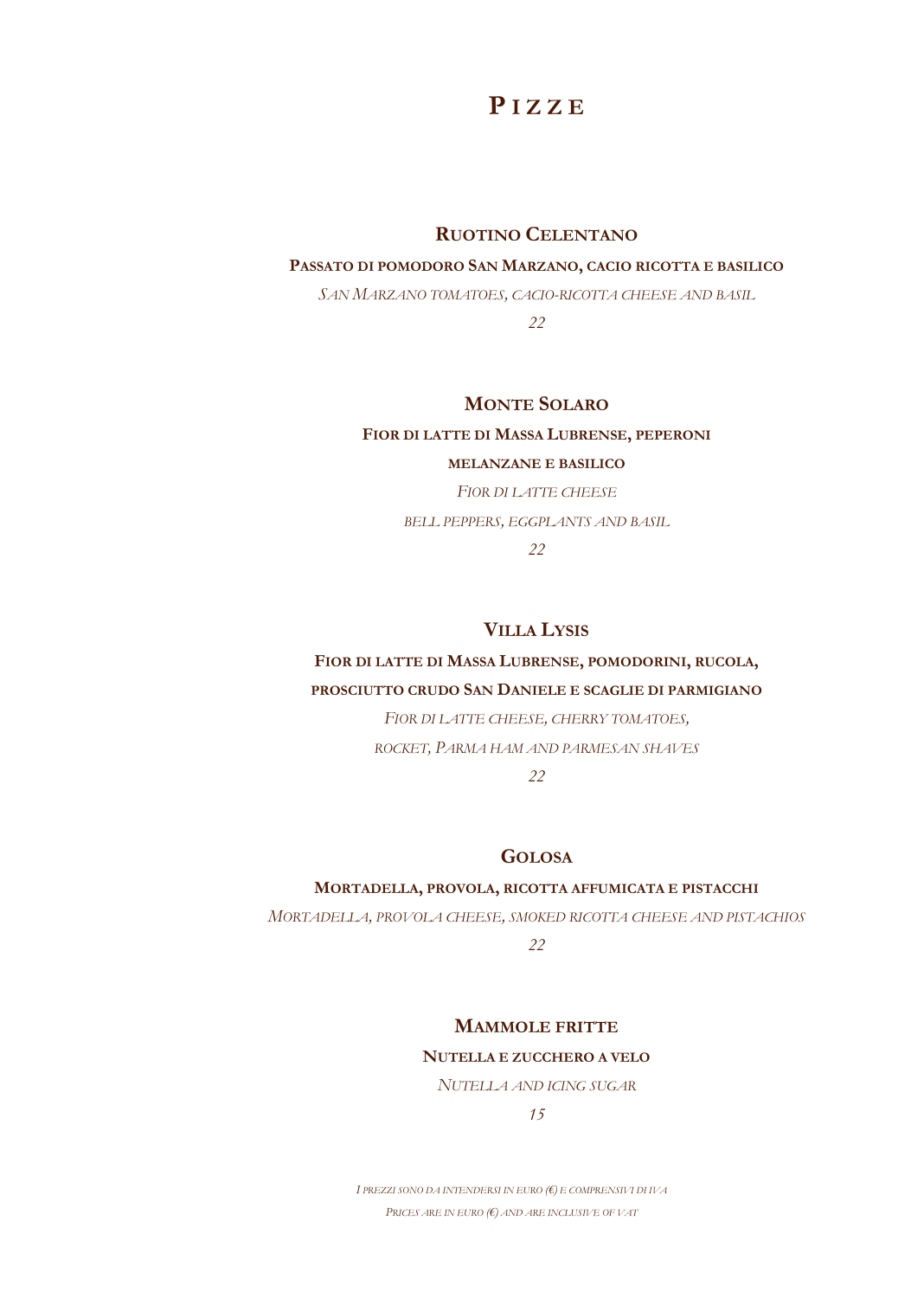# $A \nvert A \rvert = \nvert A \rvert B \rvert = \nvert A \rvert B \rvert B \rvert B \rvert$

### **AVOCADO & HUMMUS**

**POMODORINI GIALLI, TABASCO VERDE, BASILICO E ANACARDI** *YELLOW CHERRY TOMATOES, GREEN TABASCO, BASIL AND CASHEW NUTS*

*28*

# **TARTARE DI TONNO**

#### **STRACCIATELLA DI BUFALA, CIPOLLA ROSSA E PISTACCHI TOSTATI\*\***

*TUNA TARTARE, STRACCIATELLA BUFFALO CHEESE,*

*RED ONION AND TOASTED PISTACHIOS\*\**

*36*

### **INSALATA DI ASTICE**

#### **COUS COUS AL GRANO SARACENO, CETRIOLO, FRAGOLE, MENTA E ACETO BALSAMICO\*\***

*LOBSTER SALAD, BUCKWHEAT COUS COUS, CUCUMBER,*

*STRAWBERRIES, MINT AND BALSAMIC VINEGAR\*\**

*40*

## **SPIGOLA MARINATA**

### **LIME, CORIANDOLO E PEPERONCINO\*\***

*MARINATED SEA BASS, LIME, CORIANDER AND CHILLI PEPPER\*\* 34*

## **POLPO ALLA GRIGLIA**

#### **PATATE, POMODORINI, OLIVE, SEDANO E FRESELLA AL FINOCCHIETTO\*\***

*GRILLED OCTOPUS, POTATOES, CHERRY TOMATOES, OLIVES, CELERY AND WILD FENNEL FRESELLA BREAD\*\**

*34*

## **VITELLO TONNATO**

**POLVERE DI CAPPERI, ACETO BALSAMICO E NOCCIOLE\*\***

*VEAL, TUNA SAUCE, CAPERS POWDER, BALSAMIC VINEGAR AND WALNUTS\*\**

*32*

# **FRITTO ITALIA**

**CROCCHETTE DI PATATE, ARANCINI DI RISO, FRITTELLE DI ALGHE, MOZZARELLA AFFUMICATA, FRITTATA DI PASTA, FIORI DI ZUCCHINE, VERDURE E RAVIOLI CAPRESI\*\***

*POTATOES CROQUETTES, RICE ARANCINI, SEAWEED FRITTERS, SMOKED MOZZARELLA CHEESE, FRIED PASTA, ZUCCHINI FLOWERS, VEGETABLES AND RAVIOLI CAPRESI PASTA\*\**

*28*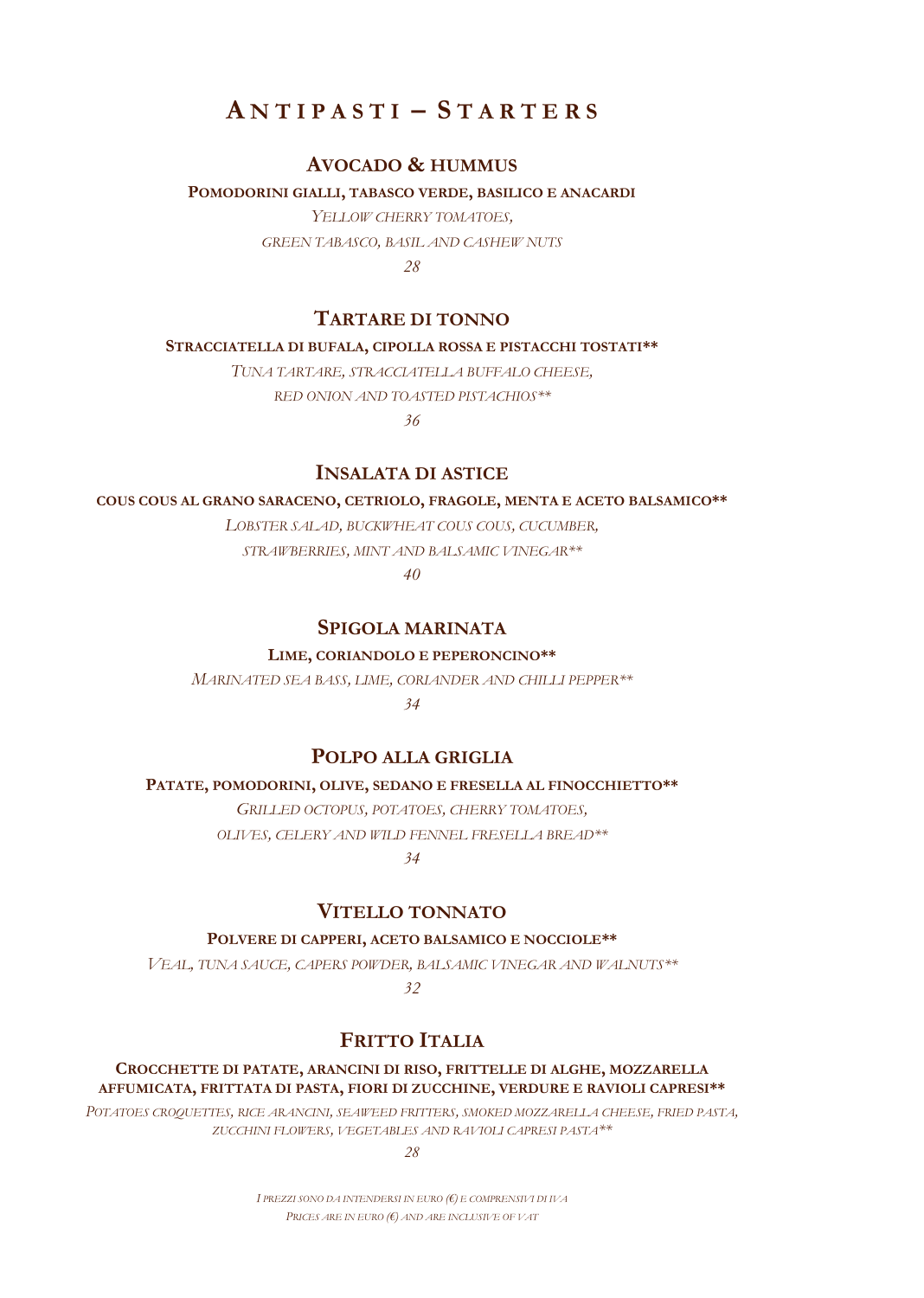# **P A S T A E R I S O – P A S T A A N D R I C E**

# **RISOTTO AL LIMONE E SEPPIE\*\***

*RISOTTO WITH LEMON AND CUTTLEFISH\*\**

*35*

# **SCIALATIELLI AI FRUTTI DI MARE**

*SCIALATIELLI PASTA WITH FISH AND SEAFOOD*

*35*

# **ELICHE CON ZUCCHINE,**

## **BASILICO E CACIOCAVALLO PODOLICO**

*ELICHE PASTA WITH ZUCCHINI, BASIL AND PODOLICO CACIOCAVALLO CHEESE*

*30*

# **RAVIOLI CAPRESI**

## **CON POMODORINI E BASILICO\*\***

*RAVIOLI CAPRESI PASTA WITH CHEESE, CHERRY TOMATOES AND BASIL\*\**

*28*

*I PREZZI SONO DA INTENDERSI IN EURO (€) E COMPRENSIVI DI IVA*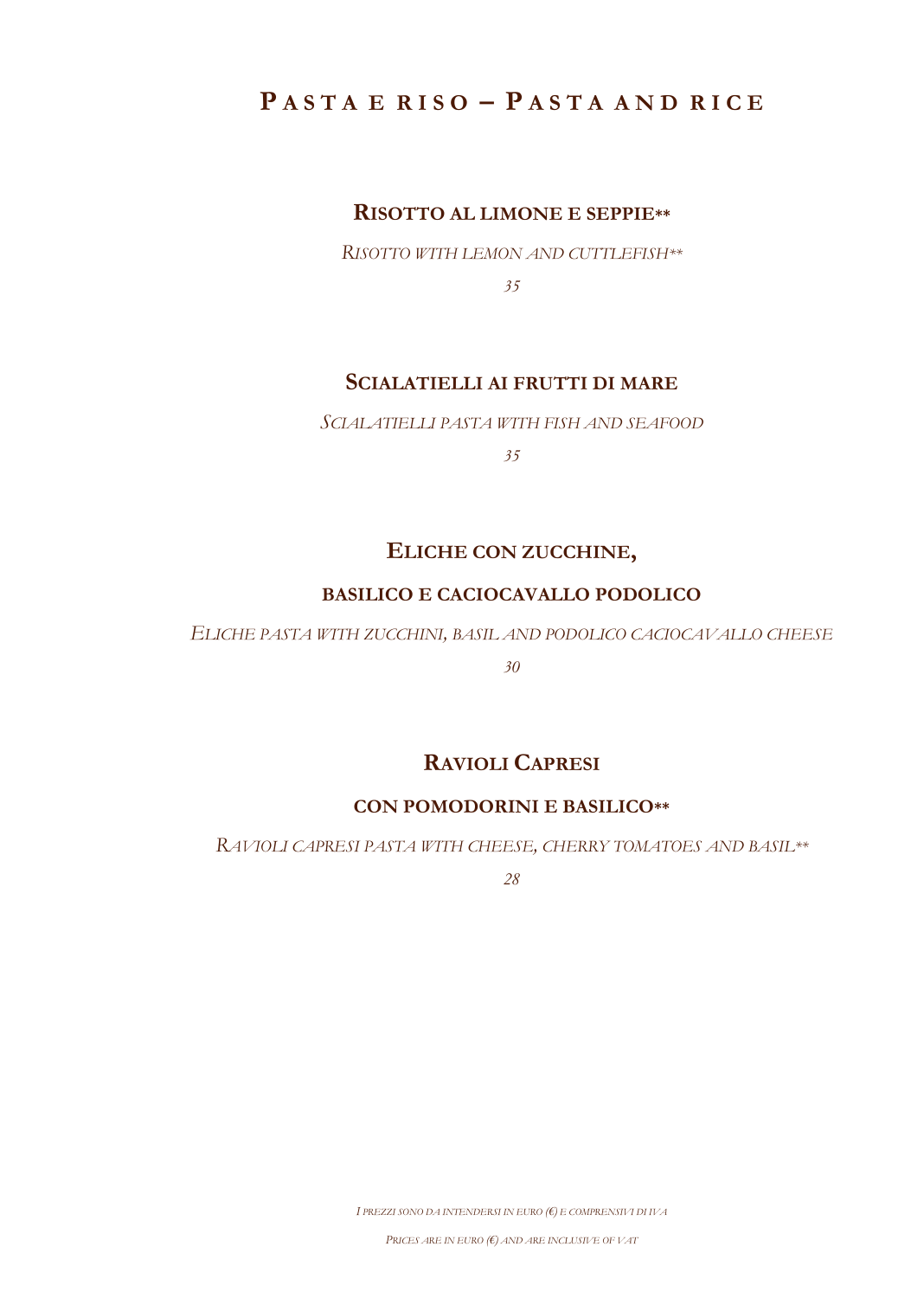# **S E C O N D I DI P E S C E – F I S H C O U R S E S**

### **PESCATO DEL GIORNO ALLA GRIGLIA, AL FORNO O AL SALE**

*FRESH FISH GRILLED, BAKED OR IN SALT CRUST 140 AL KG*

**TRANCIO DI SPIGOLA ALLA GRIGLIA CON SCAROLA, OLIVE E CAPPERI\*\***

*GRILLED SEA BASS WITH ESCAROLE, OLIVES AND CAPERS\*\**

*40*

### **FRITTURA DI CALAMARI, GAMBERI E ALICI\*\***

*LIGHTLY FRIED SQUIDS, PRAWNS AND ANCHOVIES\*\**

*40*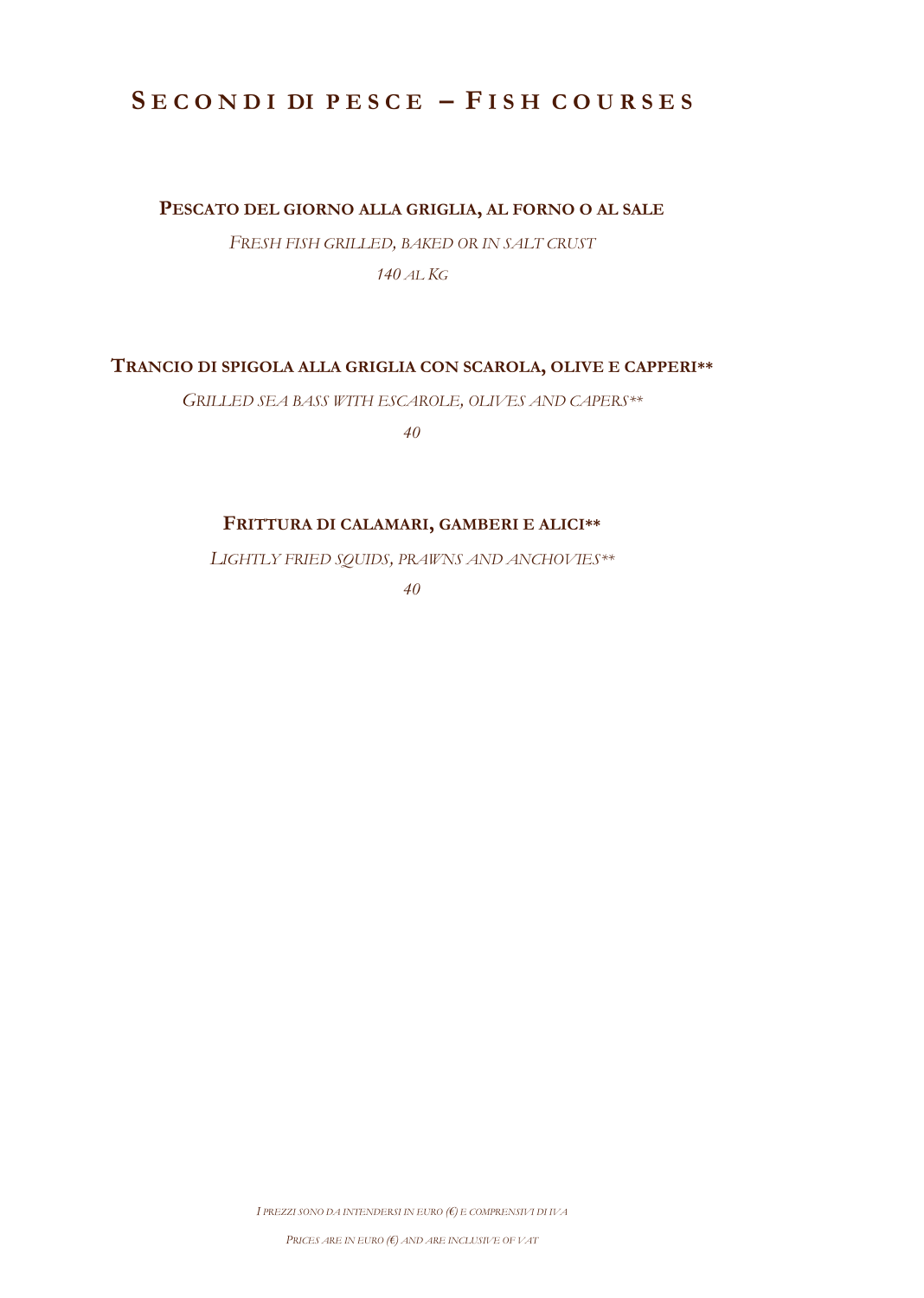# **S E C O N D I DI C A R N E - M E A T C O U R S E S**

## **CARRÈ DI AGNELLO CON PATATE AL FORNO E ROSMARINO\*\***

*RACK OF LAMB WITH BACKED POTATOES AND ROSEMARY\*\* 35*

**GALLETTO CON TIMO, LIMONE E PEPERONI ARROSTITI\*\***

*CHICKEN WITH THYME, LEMON AND ROASTED BELL PEPPERS\*\**

*35*

# **SELEZIONE DI CARNE ALLA GRIGLIA – SELECTION OF GRILLED MEAT**

### **COSTATA SIMMENTHAL,** GERMANIA *160 AL KG*

**MARCHIGIANA - MORIKA,** ITALIA *150 AL KG*

> **RUBIA GALLEGA,** SPAGNA *200 AL KG*

### **C O N T O R N I - S I D E D I S H E S**

**PATATE AL FORNO** *– BACKED POTATOES* **FRIARIELLI AL PEPERONCINO** *– BITTER NEAPOLITAN CHICORY* **PEPERONI ARROSTITI** *– ROASTED BELL PEPPERS* **SCAROLA, OLIVE E CAPPERI** *– ESCAROLE, OLIVES AND CAPERS* **VERDURE MISTE ALLA GRIGLIA** *– MIXED GRILLED VEGETABLES*

*I PREZZI SONO DA INTENDERSI IN EURO (€) E COMPRENSIVI DI IVA*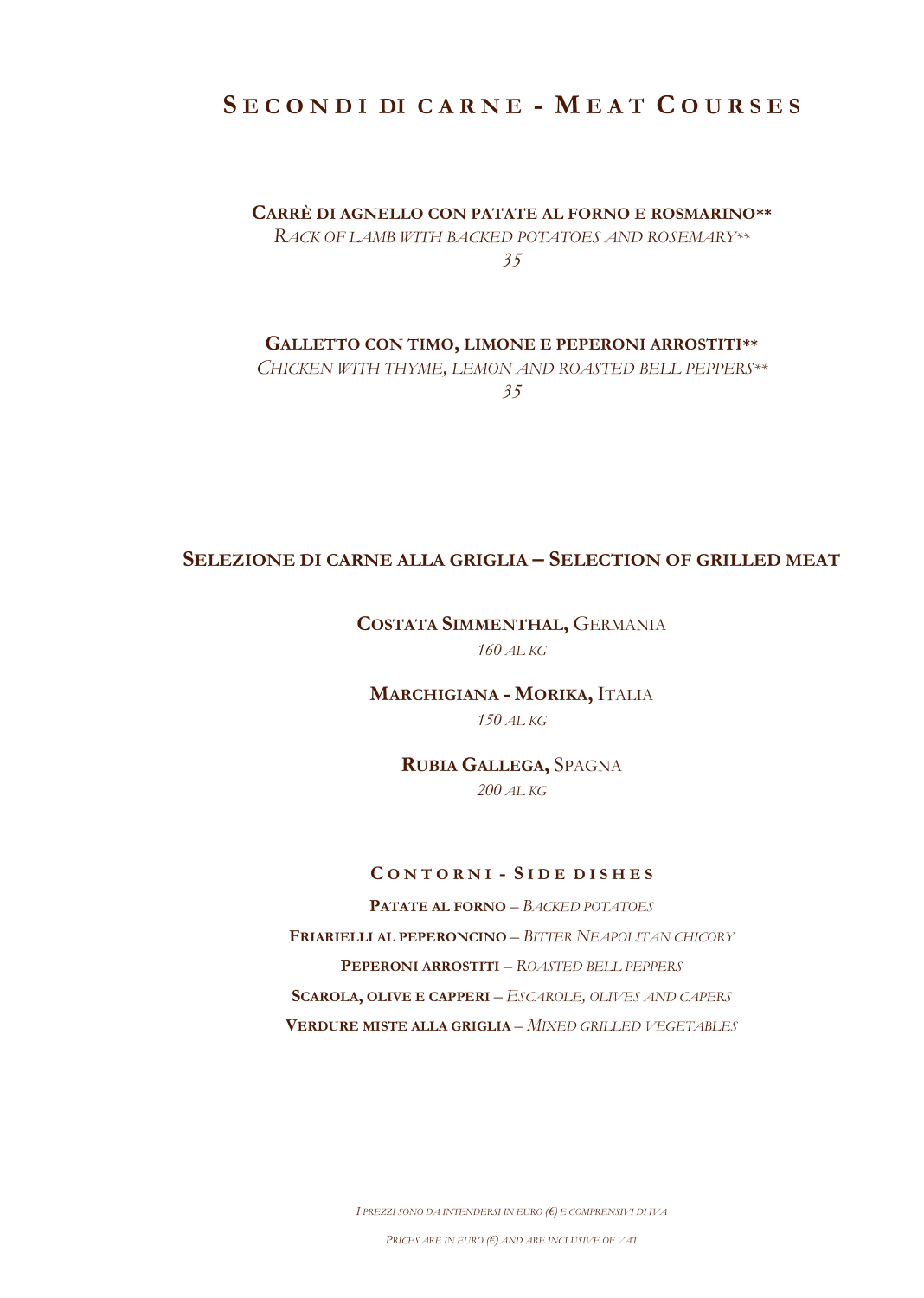# **D O L C I – D E S S E R T S**

# **TORTA CAPRESE CON SALSA ALLA VANIGLIA\*\***

*CAPRESE CAKE WITH VANILLA SAUCE\*\**

*20*

### **TIRAMISÙ**

*20*

## **TORTA DI MANDORLE E LIMONE CON SALSA AL CIOCCOLATO\*\***

*ALMOND AND LEMON CAKE WITH CHOCOLATE SAUCE\*\**

*20*

#### **BABÀ CON CREMA ALLA VANIGLIA E FRUTTI DI BOSCO**

*BABÀ WITH VANILLA CREAM AND WILD BERRIES*

*20*

### **ASSORTIMENTO DI GELATI E SORBETTI\*\***

*ICE CREAM AND SORBETS SELECTION\*\**

*20*

## **COMPOSIZIONE DI FRUTTA FRESCA**

*FRESH FRUITS SELECTION*

*20*

*I PREZZI SONO DA INTENDERSI IN EURO (€) E COMPRENSIVI DI IVA*

*PRICES ARE IN EURO (€) AND ARE INCLUSIVE OF VAT*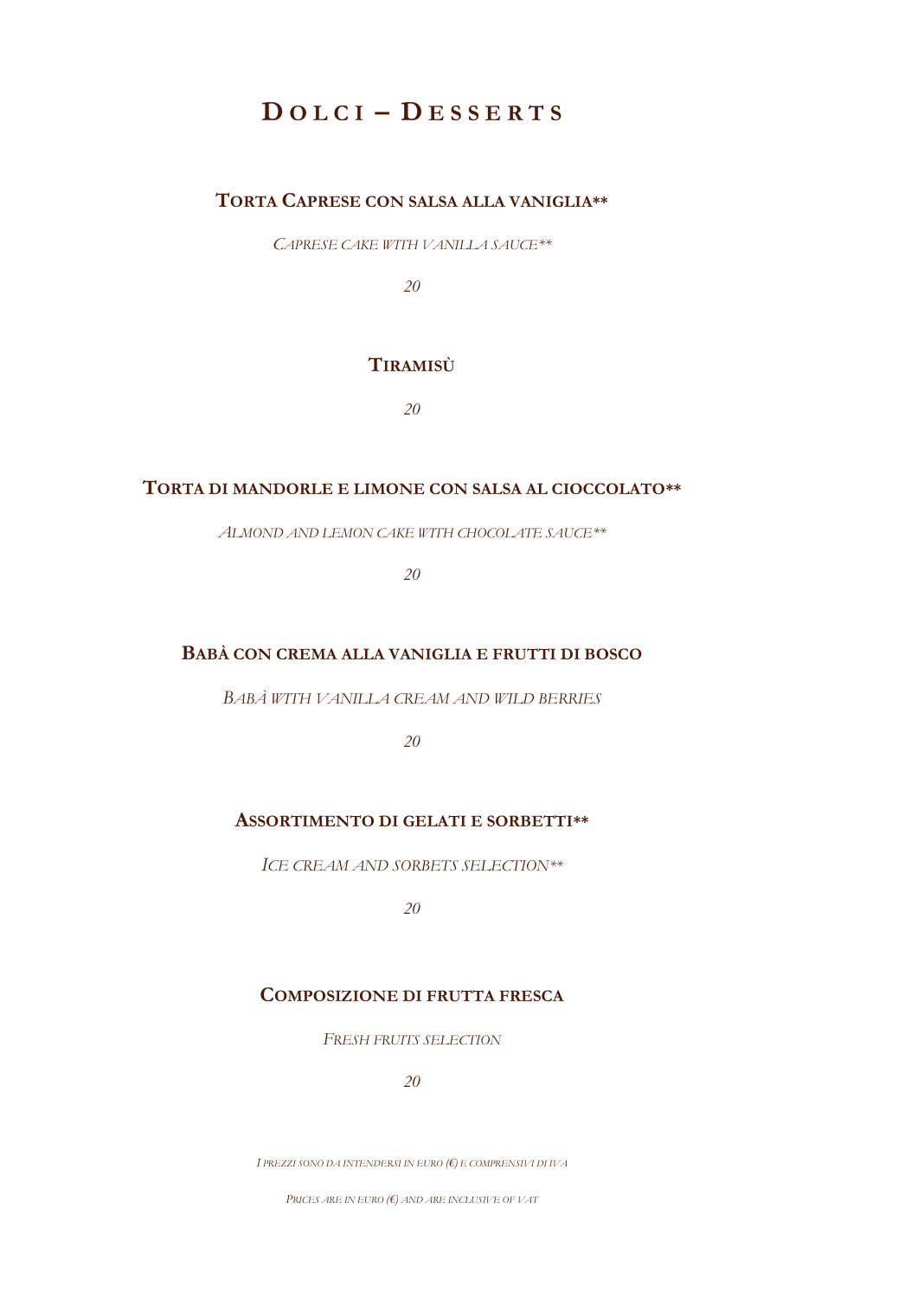# **B I R R E – B E E R S**

#### **ARTIGIANALI –BEERS**

**KBIRR (0,33)** *14*

**SMART (0,33)** *15*

**ICHNUSA (0,33)** *12*

**ALLA SPINA - DRAFT** TUBORG (0,40) *12*

## **E ANCORA… AND MORE…**

**NASTRO AZZURRO (0,33)** *PILSNER 10*

**CORONA, HEINEKEN (0,33)** *LAGER 10*

**TOURTEL (0,33)** *ANALCOLICA 10*

# $ACQUE - WATER$

**PANNA** *(LISCIA – STILL) 75 CL - 8 / 50 CL - 5*

**FERRARELLE** *(FRIZZANTE – LIGHTLY SPARKLING) 75 CL - 8 / 50CL - 5 / 33CL - 3*

> **SAN PELLEGRINO** *(GASSATA – SPARKLING)*

*75 CL - 8*

# **B I B I T E – S O F T D R I N K S**

**COCA-COLA, COCA COLA ZERO, ARANCIATA, LEMONSODA, SPRITE, TÈ FREDDO (ICED TEA), SPREMUTE (FRESH SQUEEZED ORANGE/GRAPEFRUIT JUICE)** *8*

# **C O F F E E & T E A**

**ESPRESSO** *5*

**CAFFÈ AMERICANO, DECAFFEINATO, CAPPUCCINO, CAFFÈ FREDDO, CIOCCOLATA, ORZO, TÈ, TISANE**

*6*

*I PREZZI SONO DA INTENDERSI IN EURO (€) E COMPRENSIVI DI IVA*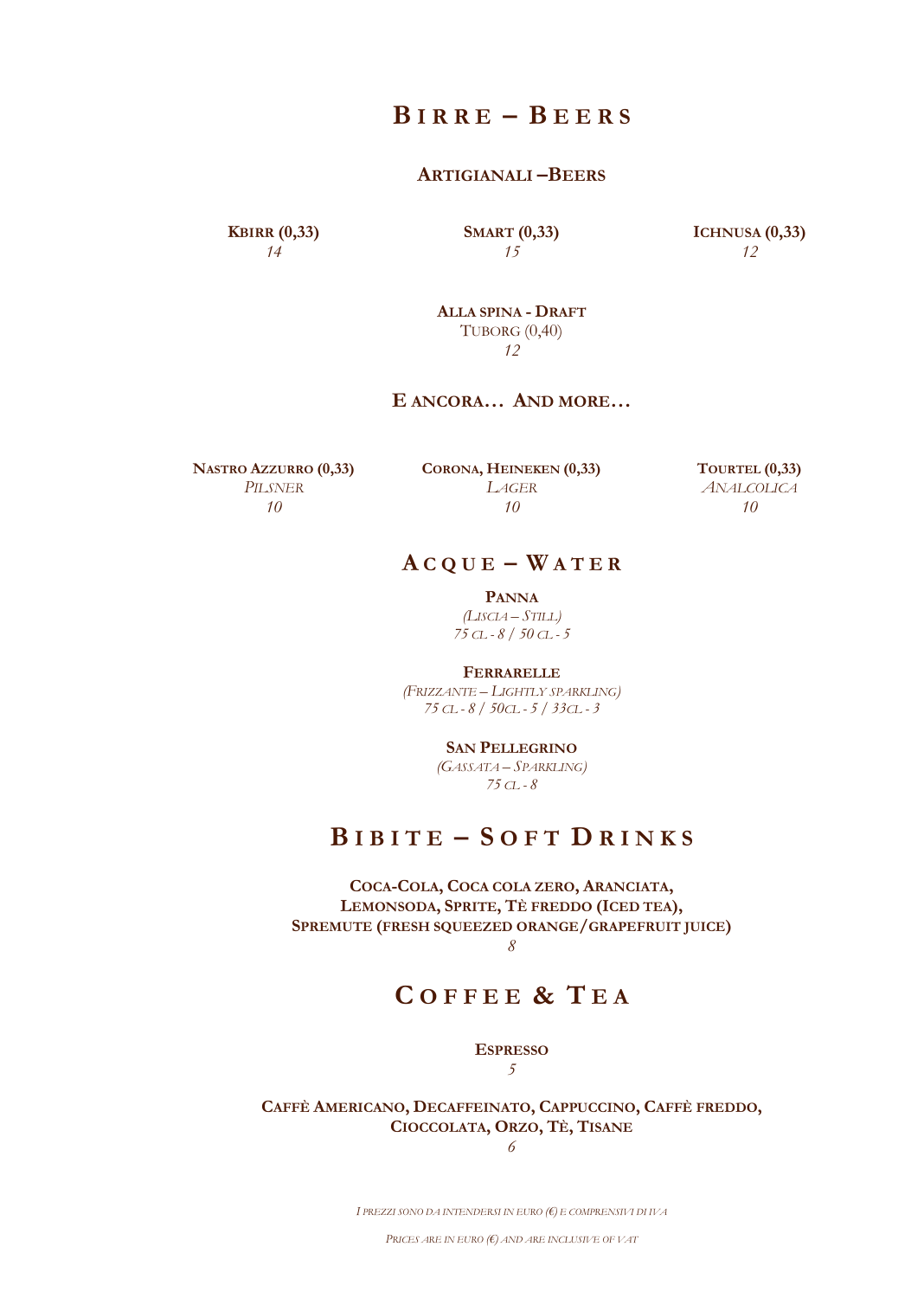# **S P U M A N T I & C H A M P A G N E**

# **TRENTO DOC BRUT FERRARI "PERLÈ"**

*BOTT. 110 – FLUTE/GLASS 25*

# **FRANCIACORTA BRUT ROSÈ – FERGHETTINA**

*BOTT. 100 – FLUTE/GLASS 20*

# **CHAMPAGNE EXTRA BRUT RESERVE 'ESSENTIELE' - PIPER HEIDSIECK**

*BOTT. 180 – FLUTE/GLASS 38*

# $V$  **INI**  $R$   $0$   $S$   $E$   $R$   $0$   $S$  $E$   $W$   $I$   $N$   $E$   $S$

# **PAESTUM ROSATO IGP "DENAZZANO" 2021 – LUIGI MAFFINI**

*BOTT. 65 - BICCHIERE/GLASS 18*

# **TOSCANA ROSATO "IL ROSÈ DI CASANOVA" 2021 – LA SPINETTA**

*BOTT. 80 – BICCHIERE/GLASS 18*

*I PREZZI SONO DA INTENDERSI IN EURO (€) E COMPRENSIVI DI IVA*

*PRICES ARE IN EURO (€) AND ARE INCLUSIVE OF VAT*